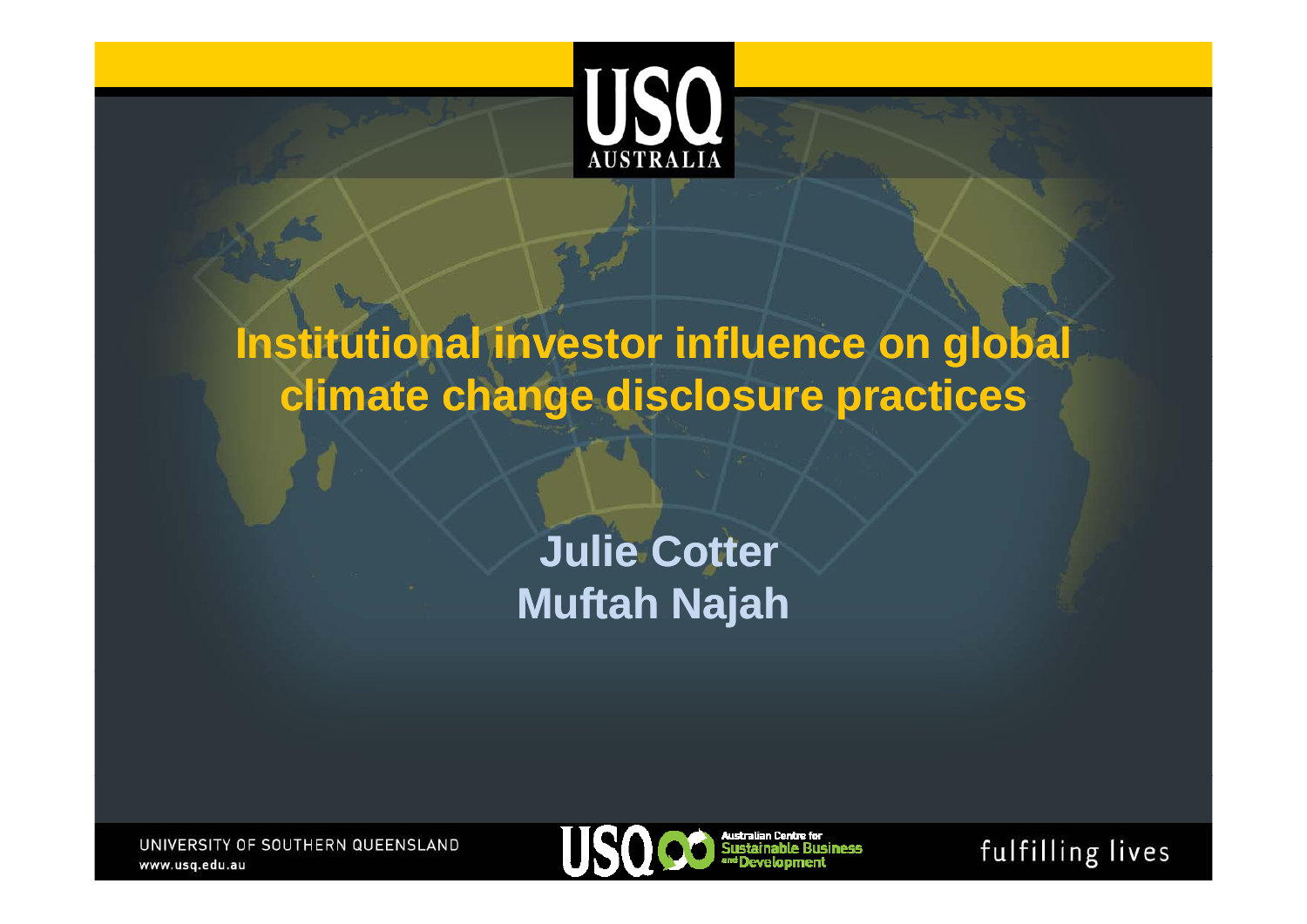

### **Research Question**

• To what extent and in what ways have institutional investors influenced climate change disclosure by large companies?

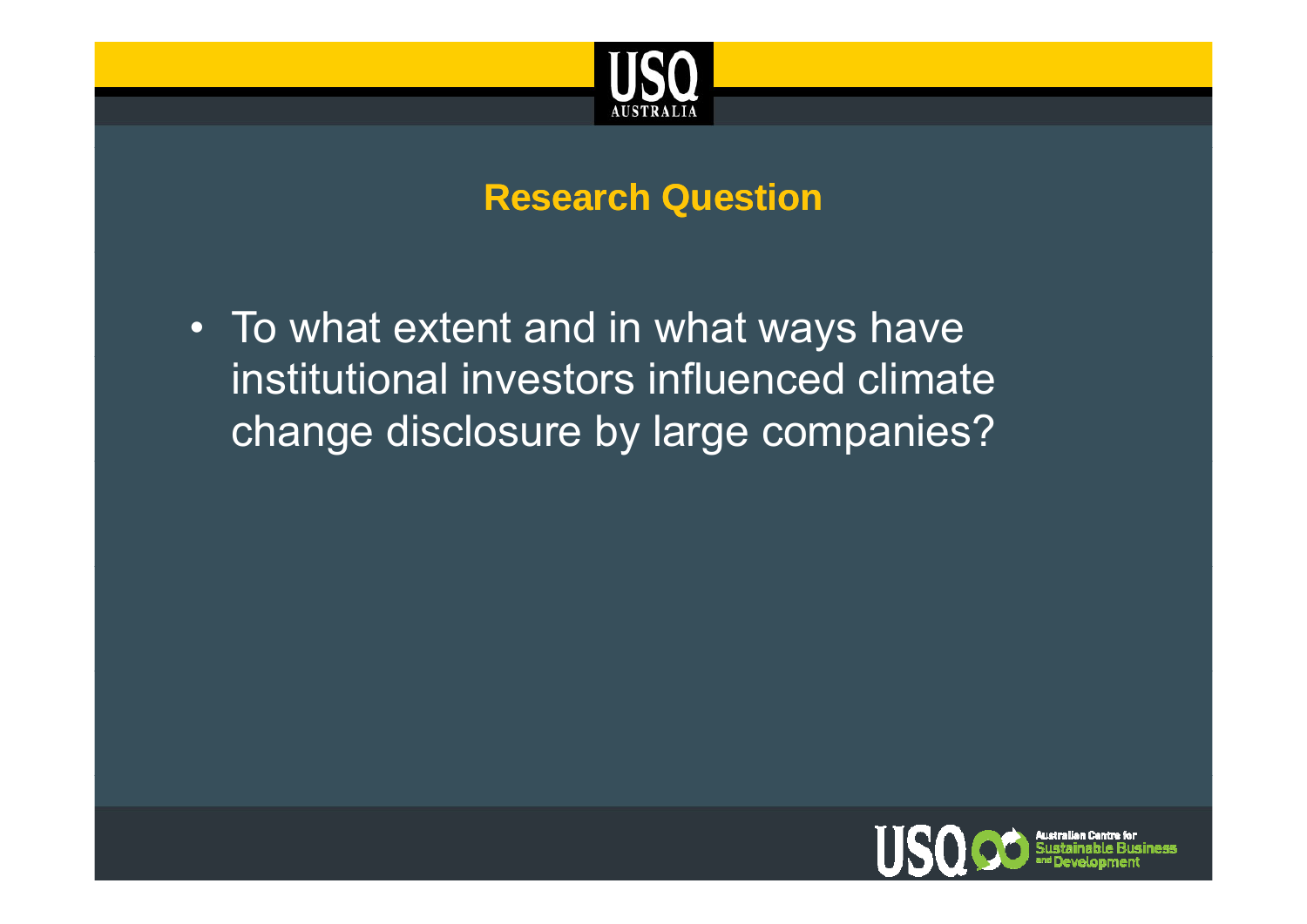

## **Overview**

- Climate change disclosure
- Collective action institutional investors and CDP
- •Institutional Investor Influence on Climate Change Disclosures
- Research methods
- Results
- Conclusions and contributions

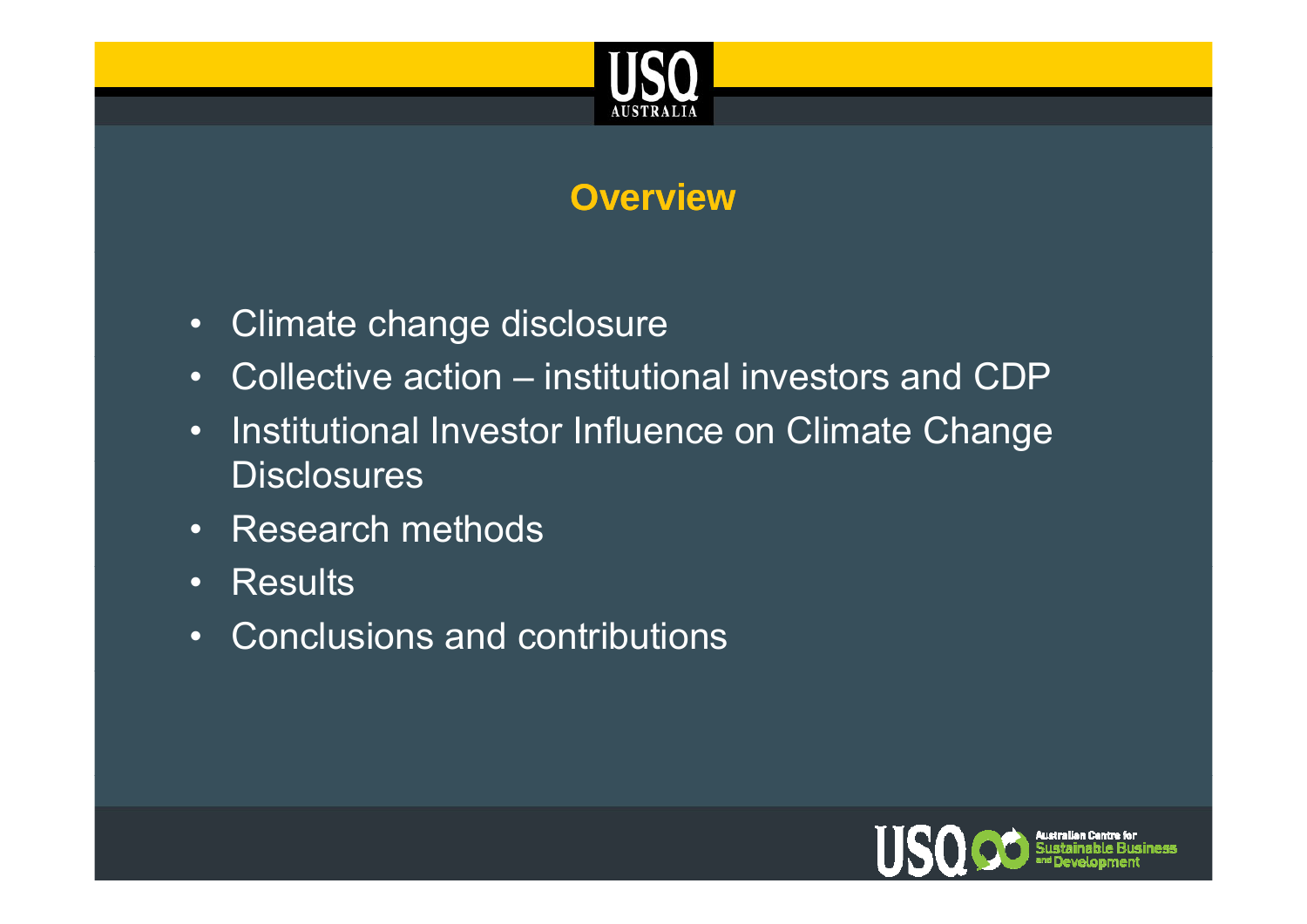

### **Climate change disclosures**

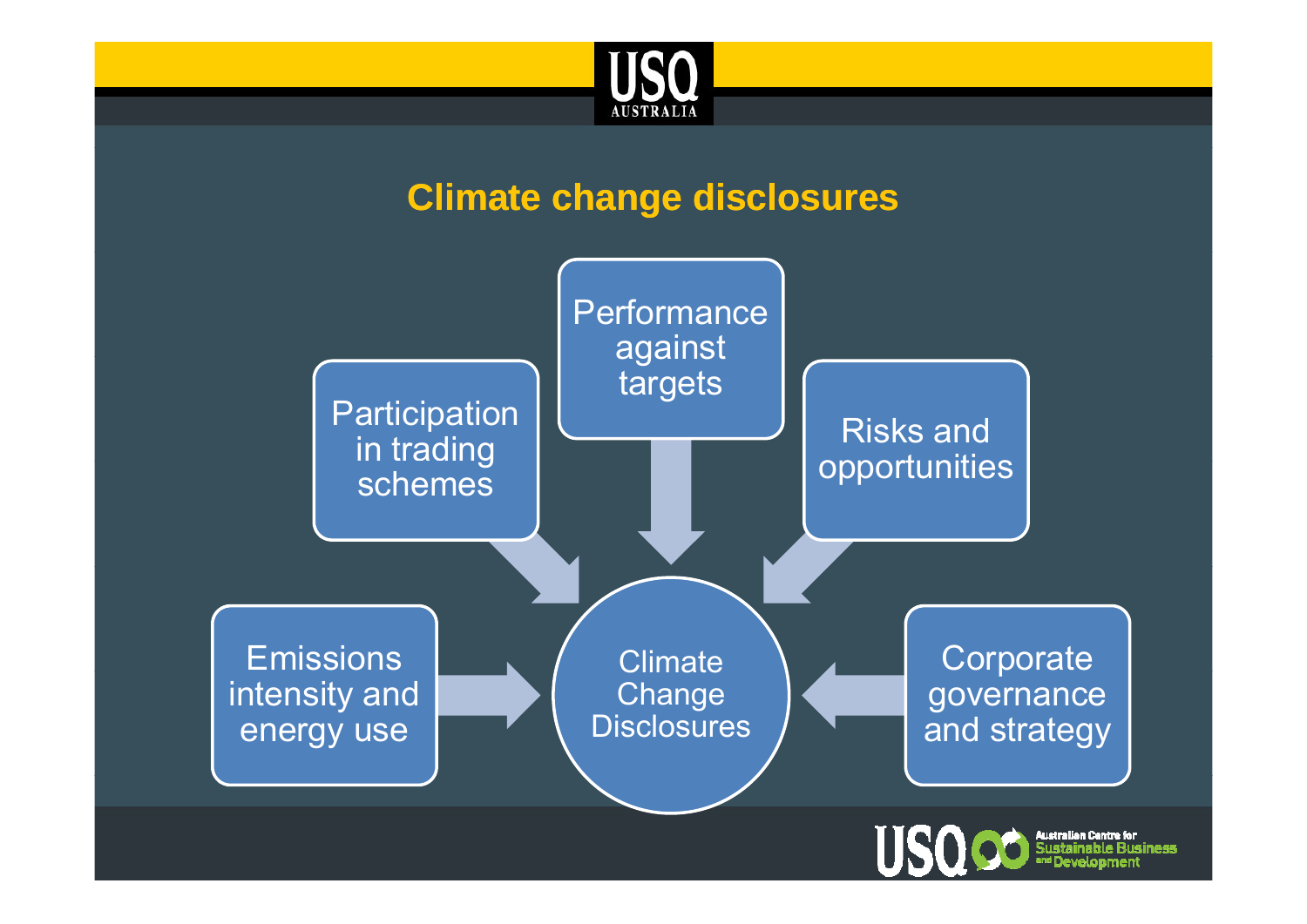

### **Climate Change Disclosure Mediums**



Regulated Disclosures Eg. NGERS, made directly to regulator

Carbon Disclosure Project questionnaire response

Voluntary Disclosures in Annual and/or Sustainability Reports or on company websites

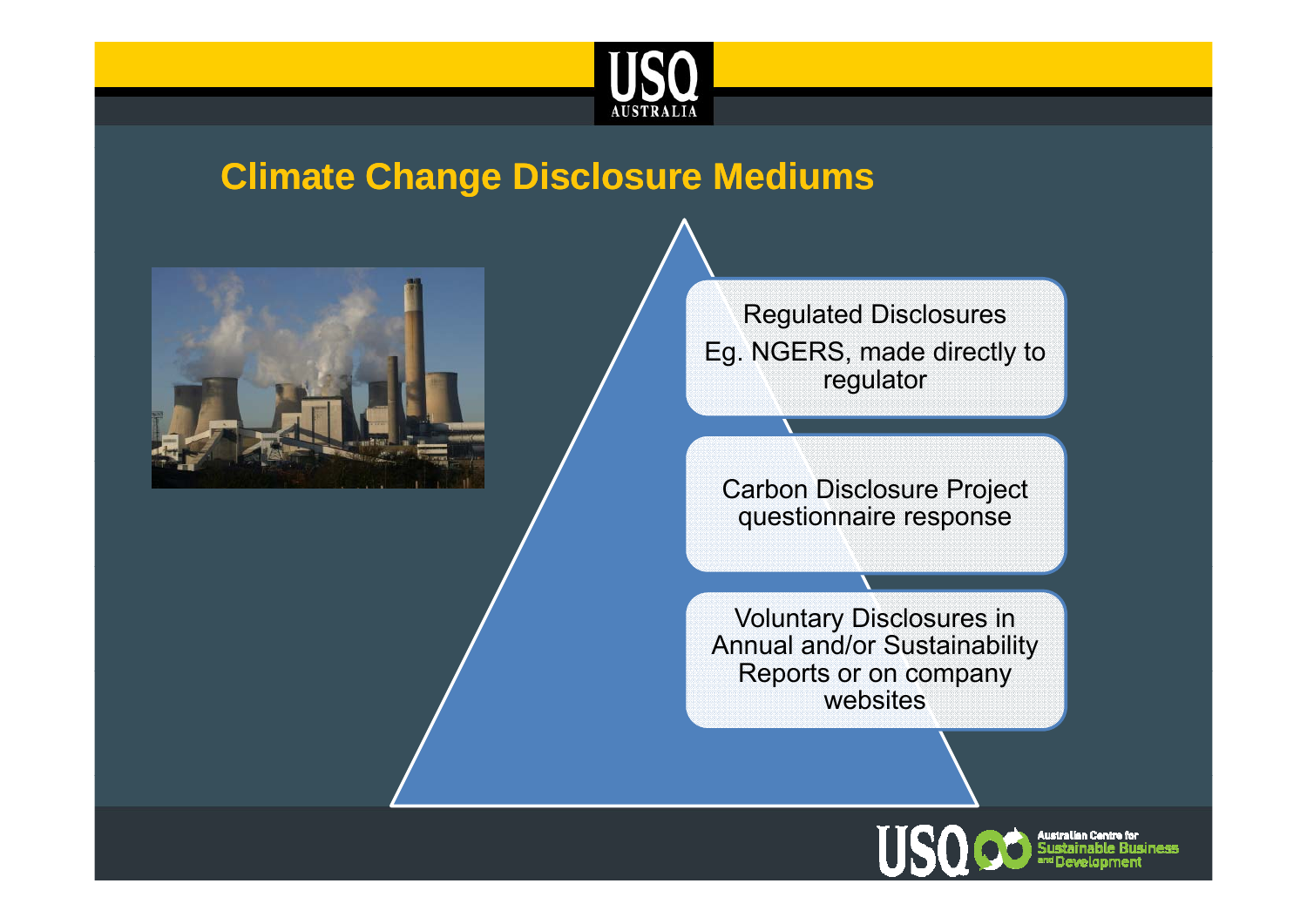

### **Carbon Disclosure Project**

- About CDP
	- Independent, not-for-profit organisation
	- $-$  Collects climate change data from  $\,$ approx. 3000 companies  $\,$ around the world
	- Represents 551 institutional investors with over US\$71 trillion in assets under management
- • CDP questionnaire
	- Sent to 4500 companies globally in 2010 (including ASX200) (including ASX200)
	- 235 responses in 2003; 2204 in 2008
	- Sections on climate risks and opportunities, GHG emissions, performance and governance
	- Increasing amount of information requested each year

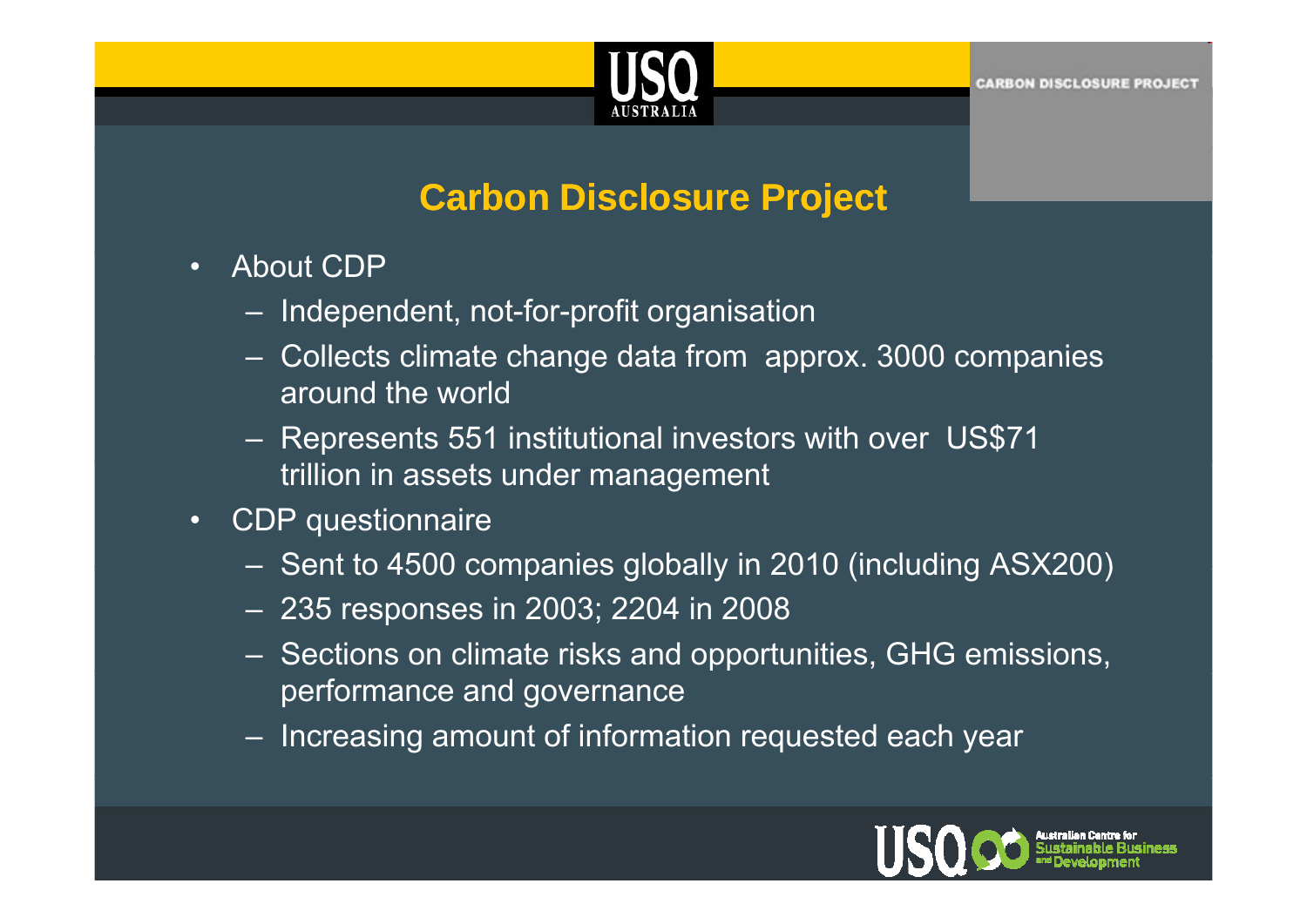

### **Institutional Investor Coalition**



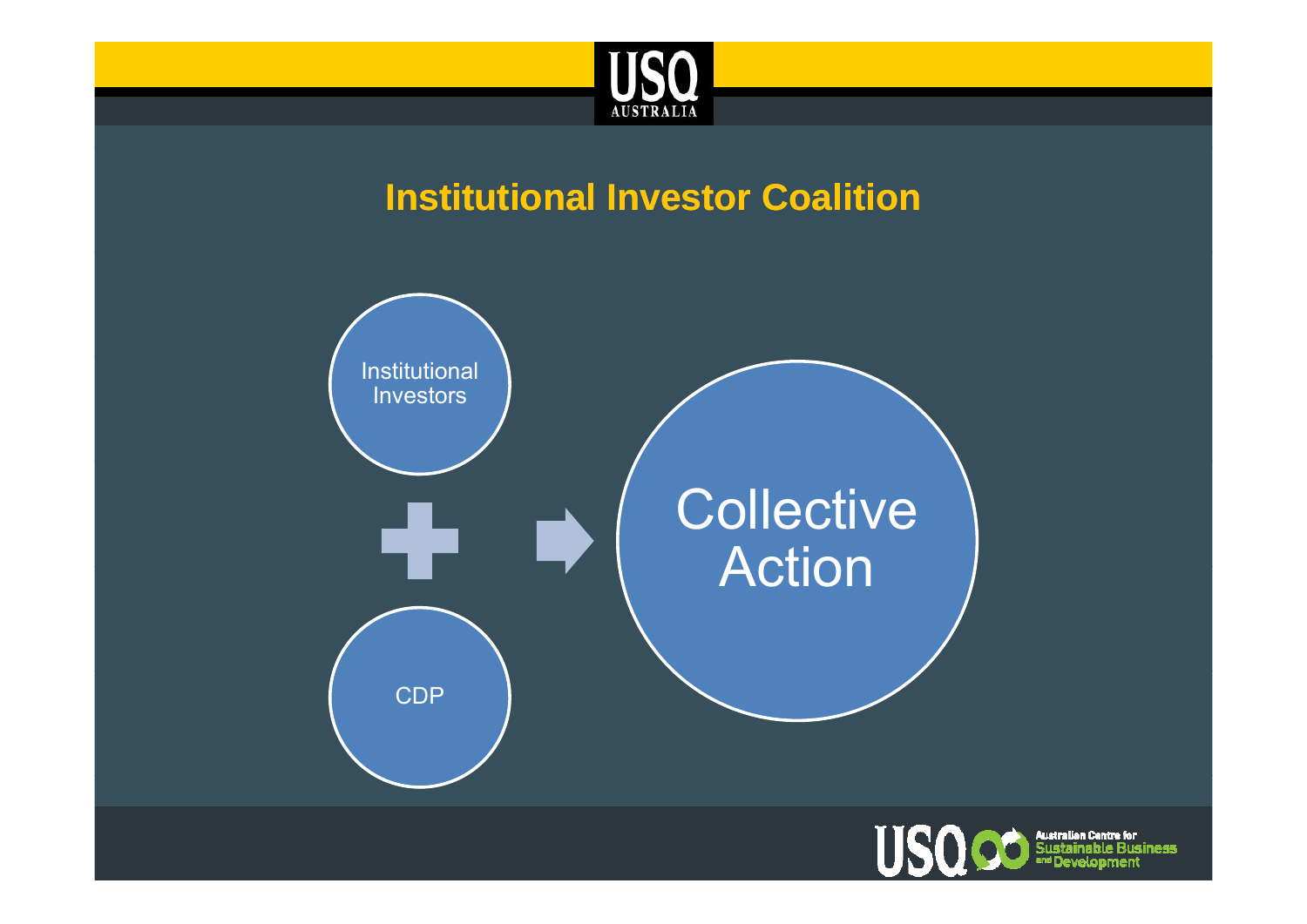

# **Institutional Investor Influence on Climate Change Disclosures**

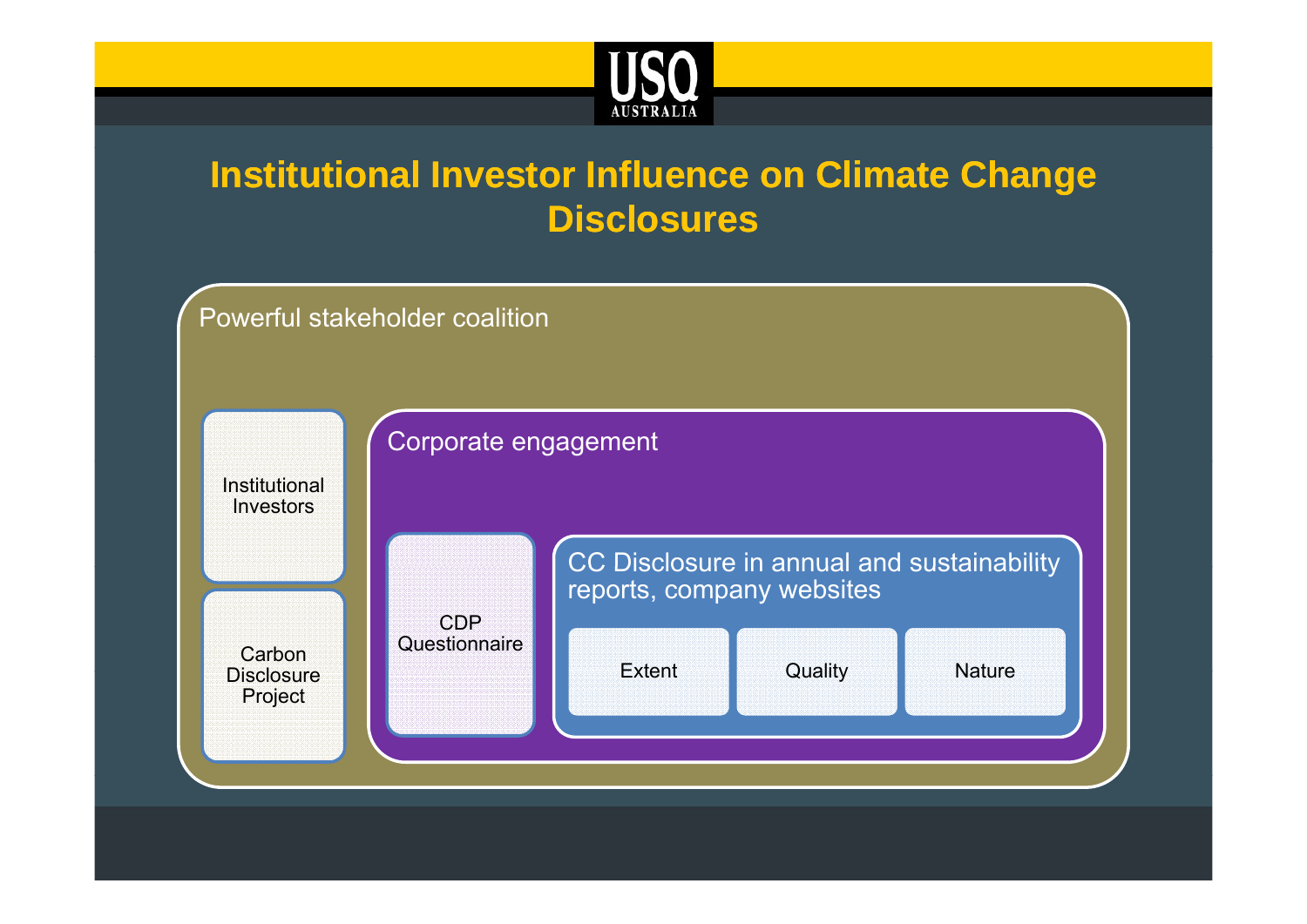

# **Hypotheses – the following companies are expected to have higher climate change disclosure scores**



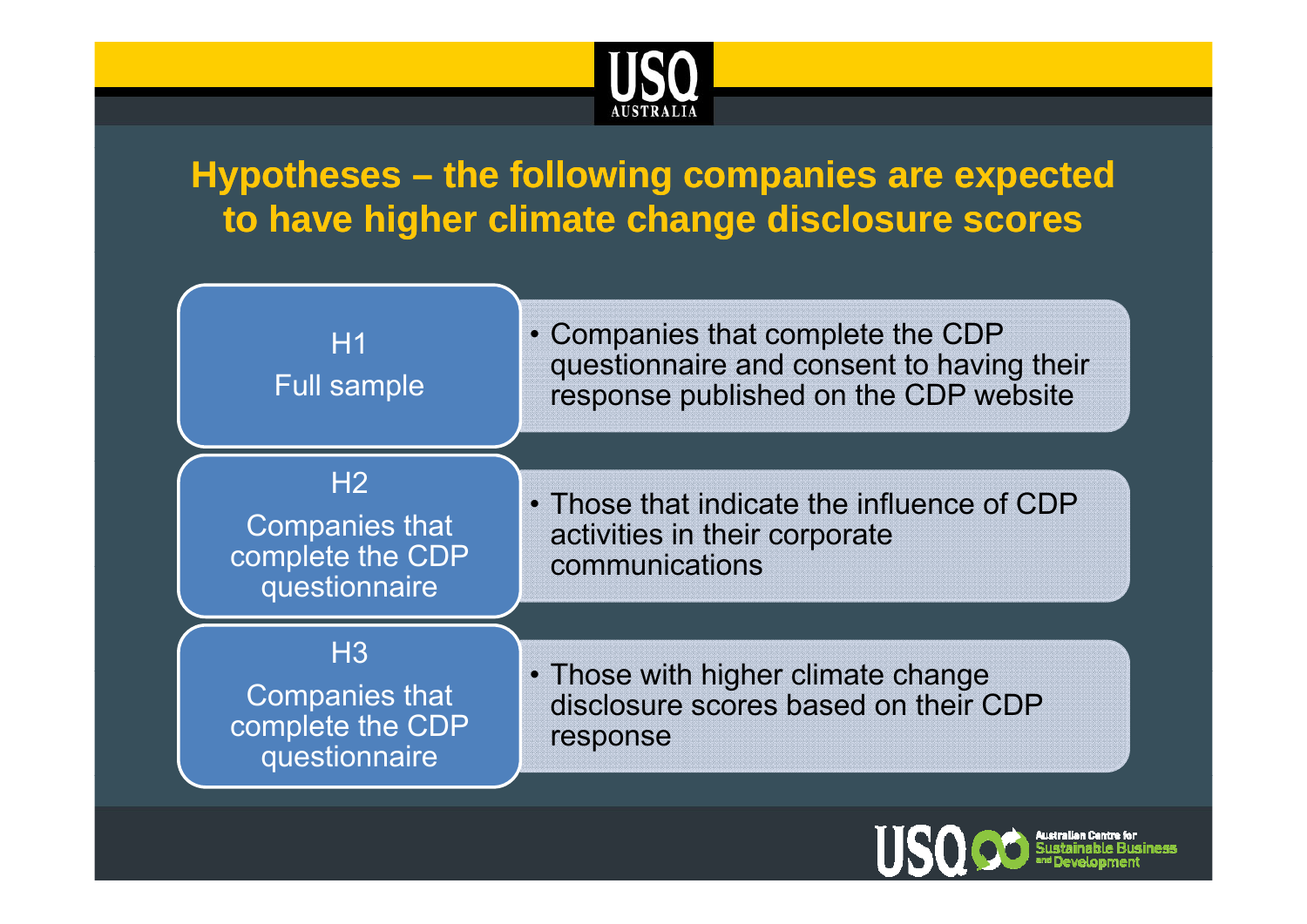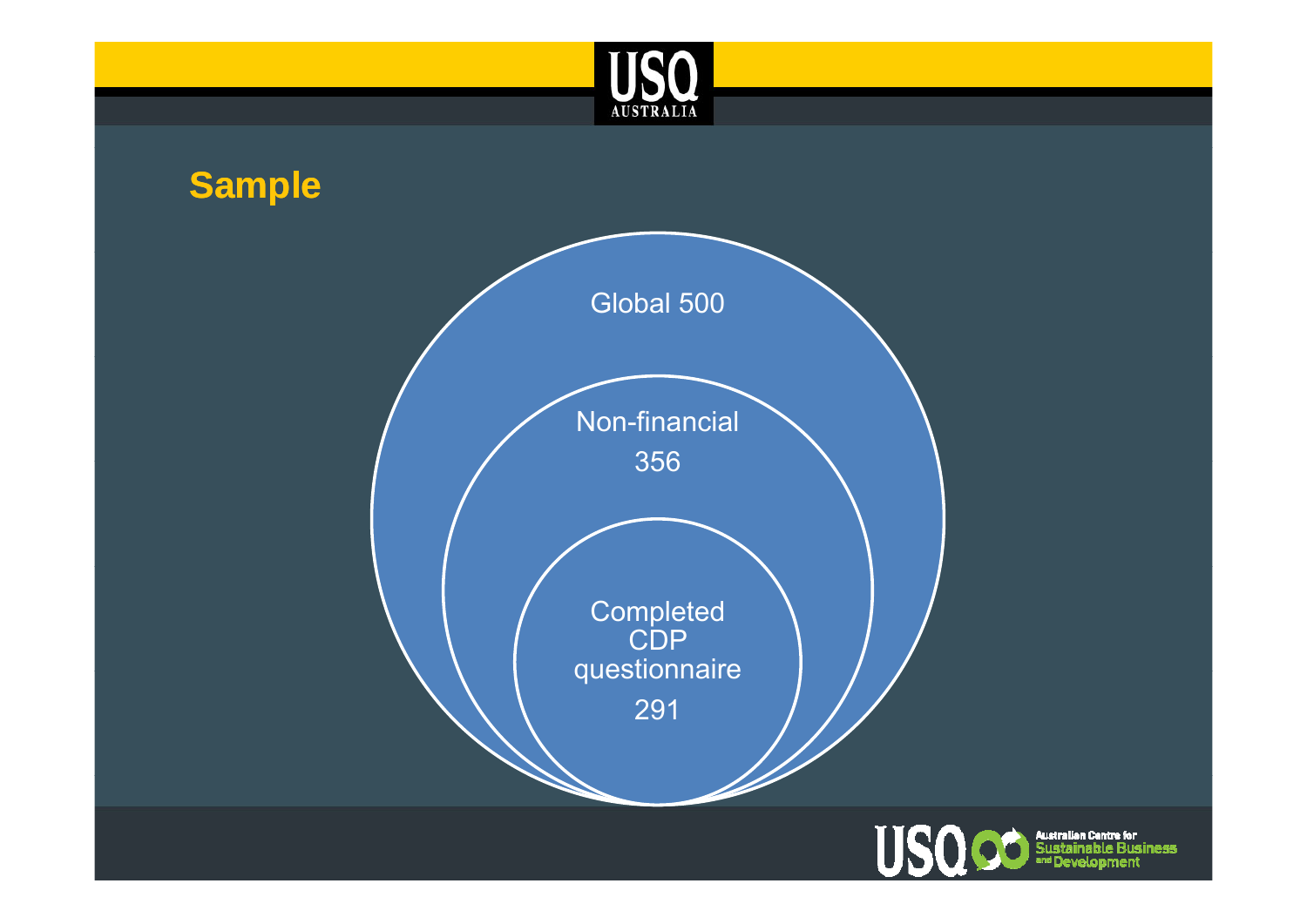

#### **Data sources**



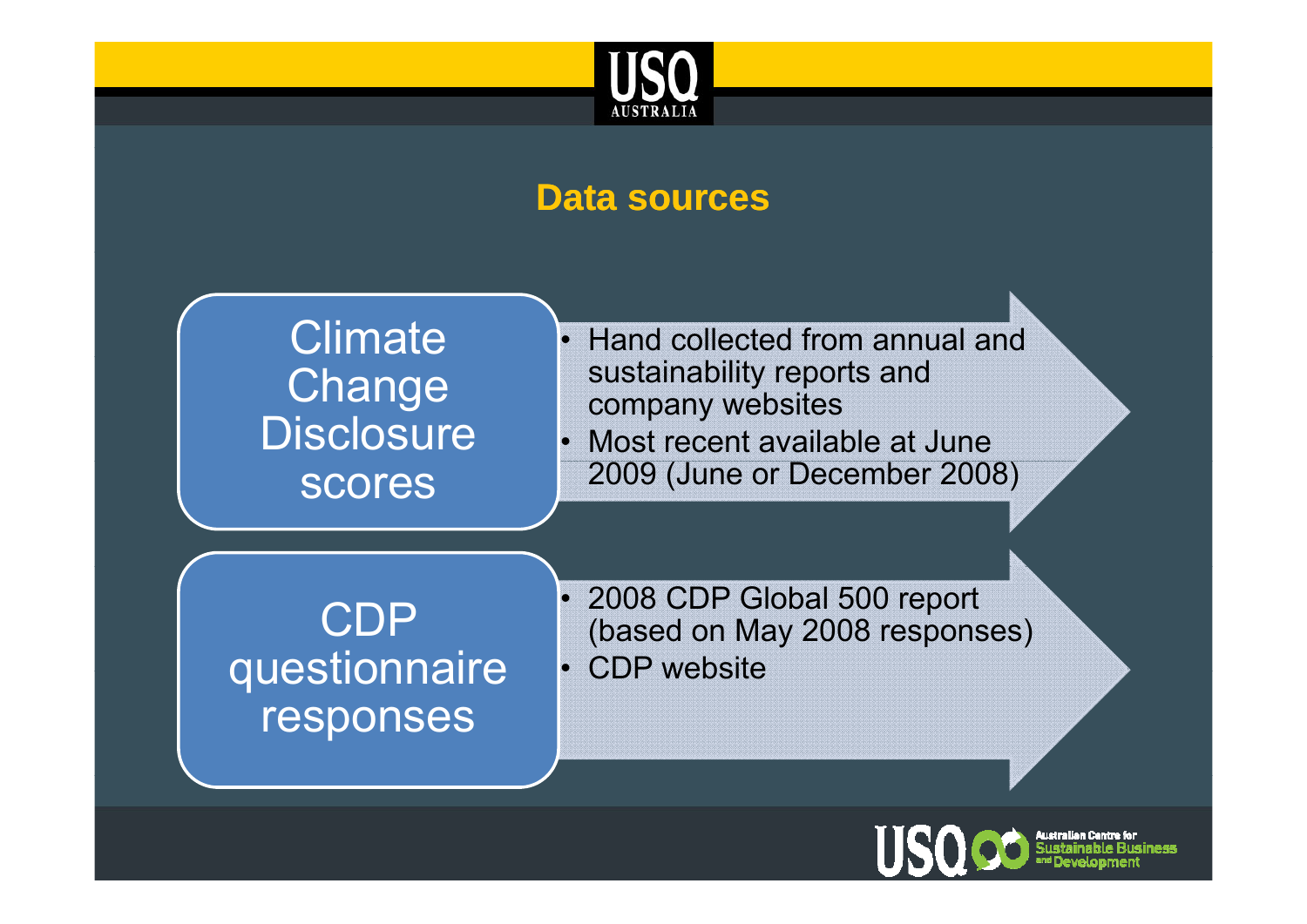

Table 2: Breakdown of sample by response to CDP information request and references **to CDP in corporate communications** 

| <b>PANEL A: Response to CDP information request</b>                             | <b>Number of Companies</b> |
|---------------------------------------------------------------------------------|----------------------------|
| Questionnaire at least partially completed and published by CDP                 | 236                        |
| Questionnaire at least partially completed but not published by CDP             | 55                         |
| Companies completing the CDP questionnaire                                      | 291                        |
| Provided some information to CDP but did not complete questionnaire             | 5                          |
| Declined to participate                                                         | 18                         |
| Did not respond to CDP                                                          | 42                         |
| <b>Full sample of G500 non-financial companies</b>                              | 356                        |
| <b>PANEL B: References to CDP in corporate communications</b>                   |                            |
| Full CDP response provided on company website                                   | 16                         |
| Link to CDP provided in annual or sustainability report                         | 40                         |
| Participation in CDP questionnaire mentioned in annual or sustainability report | 88                         |
| CDP not mentioned                                                               | 147                        |
| Companies completing the CDP questionnaire                                      | 291                        |

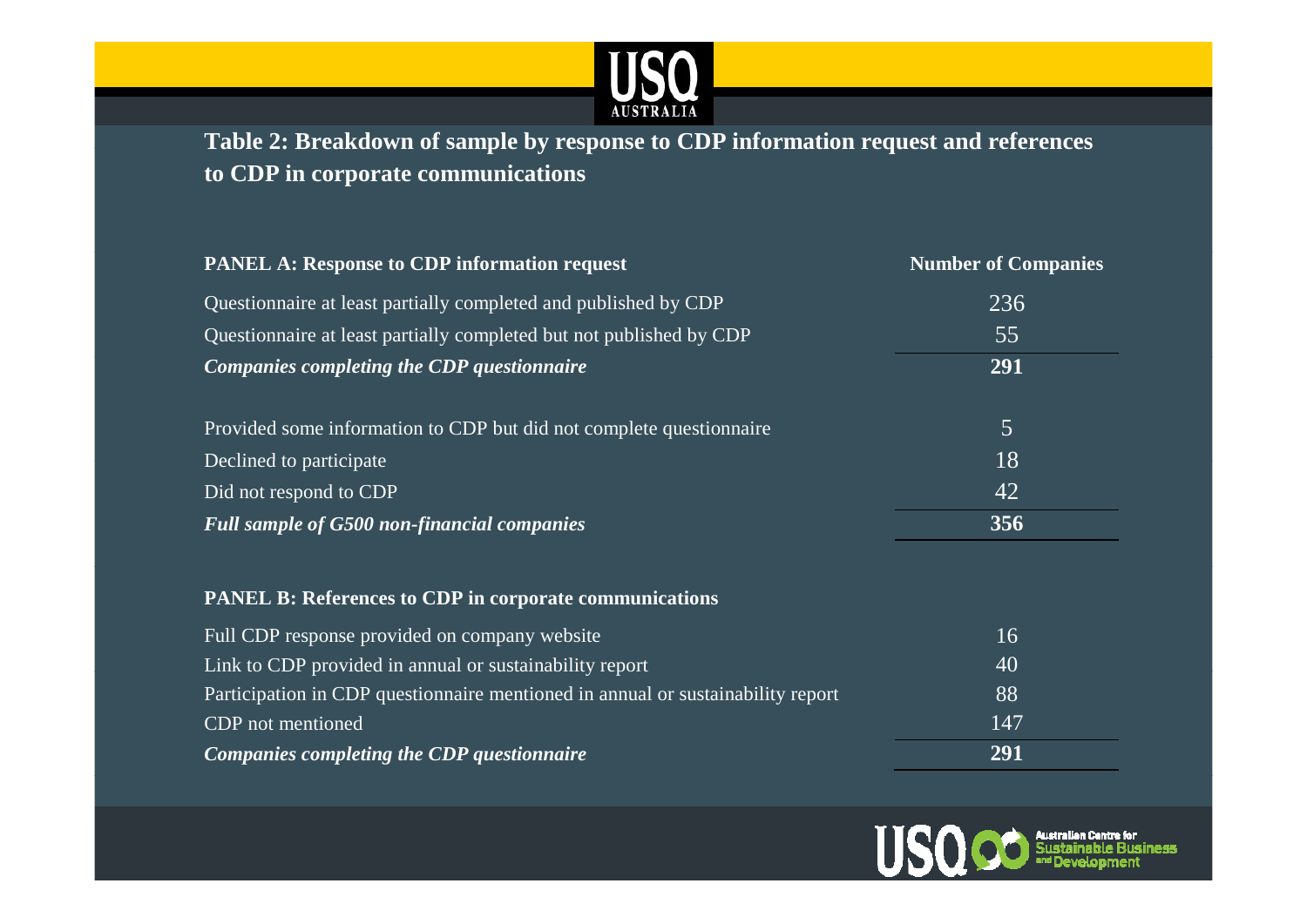

# **Table 3 Climate change disclosure scores for sample of 340 companies**

| <b>Category of Disclosure</b>  | <b>Mean</b> | <b>Median</b> | <b>Standard</b> | Deviation Minimum | <b>Maximum</b> | <b>Max</b><br><b>Score</b><br><b>Possible</b> |
|--------------------------------|-------------|---------------|-----------------|-------------------|----------------|-----------------------------------------------|
| <b>Risks and Opportunities</b> | 1.83        | 1.21          | 1.97            | $\left( \right)$  | $\mathbf Q$    | 27                                            |
| <b>Emissions Accounting</b>    | 6.92        | 7.16          | 4.70            | $\left( \right)$  | 23             | 27                                            |
| Verification and Trading       | 2.96        | 2.31          | 2.97            | $\left( \right)$  | 15             | 20                                            |
| Performance                    | 4.01        | 4.81          | 3.02            | $\left( \right)$  | 12             | 18                                            |
| Governance                     | 3.36        | 3.58          | 2.15            | $\theta$          | 8              | 8                                             |
| <b>Total Disclosure Score</b>  | 19.09       | 19.00         | 12.47           | $\left( \right)$  | 51             | 100                                           |

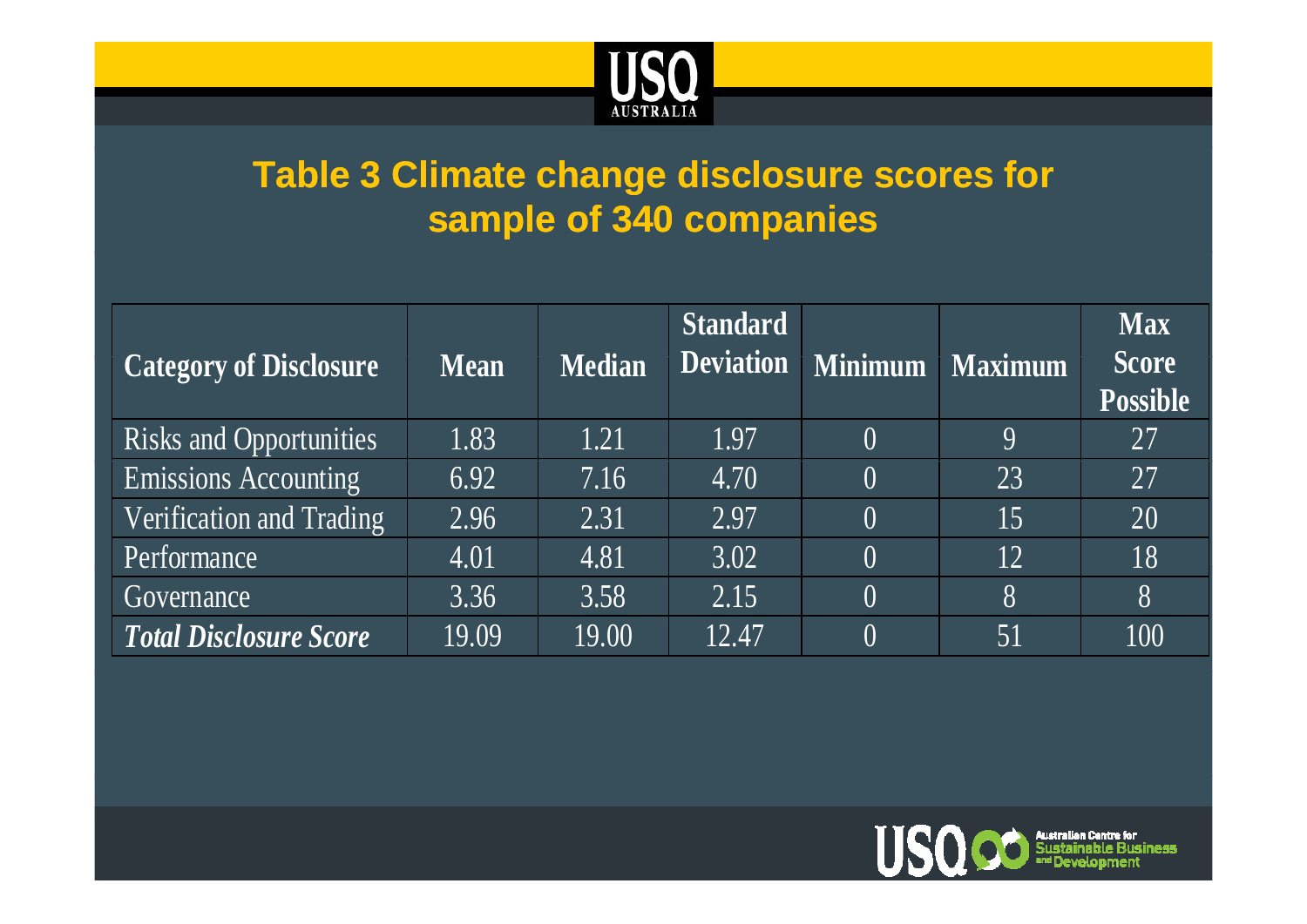

### **The model used to test the hypotheses is:**

- CCDISC<sub>i</sub> =  $\alpha_0$  +  $\alpha_1 X_{CDPI}$  +  $\alpha_2 ROA_i$  +  $\alpha_3 SIZE_i$ +  $\alpha_4 LEV_i$  +  $\sum$ COUNTRY $_{\rm i}$  +  $\sum$ INDUSTRY $_{\rm i}$  + ε
- Where CCDISC is the climate change disclosure score and  $\mathsf{X}_{\mathsf{CDP}}$ indicates the relevant independent variable used to test each of our hypotheses as follows:
- H1 completed and published CDP questionnaire
- H2 link to CDP website or CDP participation mentioned
- H3 CDP disclosure score

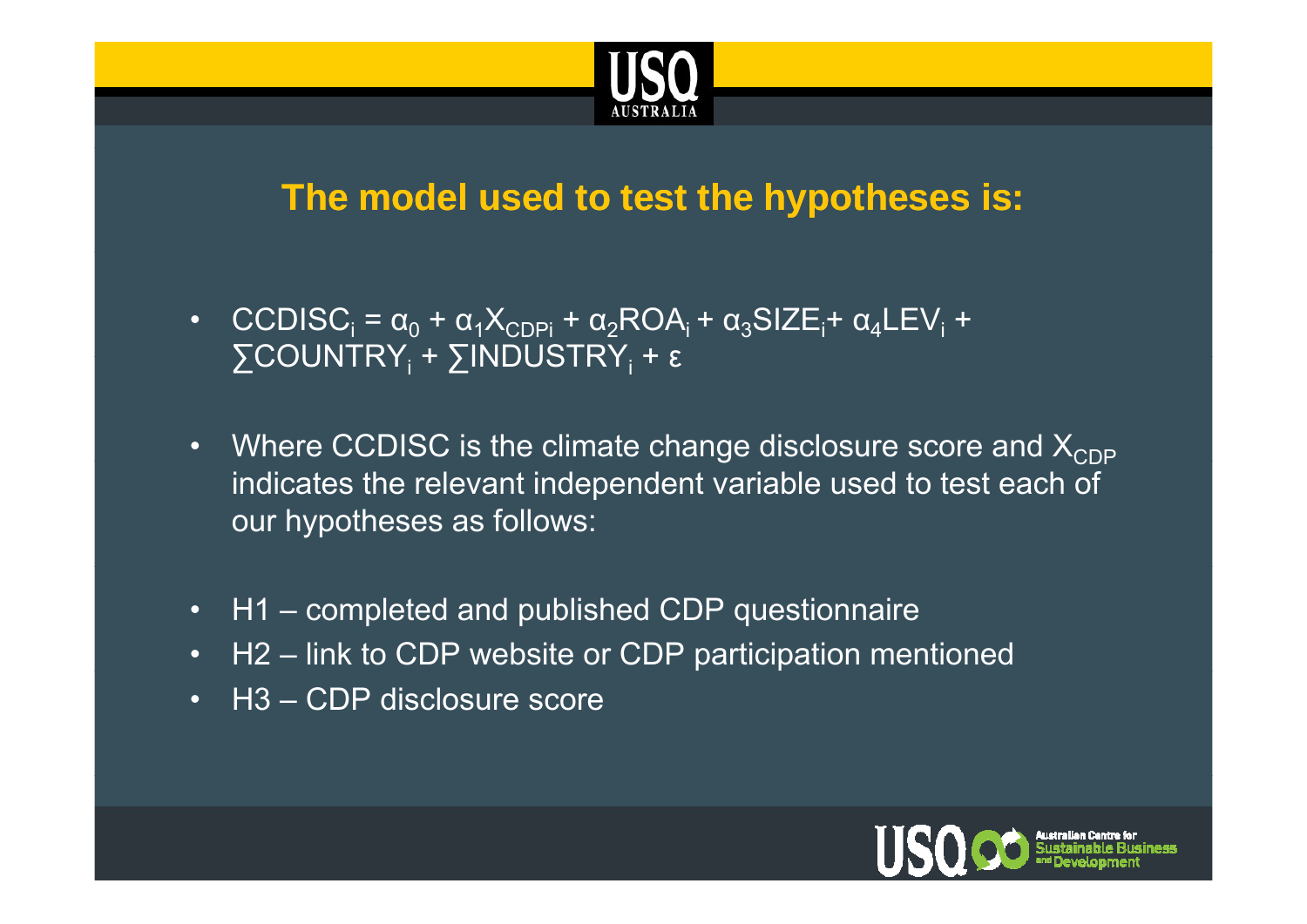

#### **Table 7 Regression results: Dependent variable is climate change disclosure score**

|                             |               | H1                 | H2           | H3           |
|-----------------------------|---------------|--------------------|--------------|--------------|
| Intercept                   | $-27.081$     | $-26.975$          | $-23.367$    | $-33.676$    |
|                             | $(-2.736)$ ** | $\sqrt{(-2.730)*}$ | $(-2.160)$ * | $(-2.833)**$ |
| <b>Completed CDP</b>        | 11.409        |                    |              |              |
| questionnaire               | $(7.874)*$    |                    |              |              |
| Completed and published     |               | 9.419              |              |              |
| CDP questionnaire           |               | $(7.954)$ **       |              |              |
| Link to CDP website         |               |                    | 10.329       |              |
|                             |               |                    | $(6.074)$ ** |              |
| CDP participation mentioned |               |                    | 7.449        |              |
|                             |               |                    | $(5.868)$ ** |              |
| CDP disclosure score        |               |                    |              | 0.302        |
|                             |               |                    |              | $(9.216)$ ** |
| <b>ROA</b>                  | 0.100         | 0.043              | 0.023        | 0.080        |
|                             | (1.275)       | (0.558)            | (0.256)      | (0.918)      |
| <b>SIZE</b>                 | 1.922         | 2.126              | 2.431        | 2.163        |
|                             | $(3.331)$ **  | $(3.706)$ **       | $(3.822)**$  | $(3.098)$ ** |
| <b>LEV</b>                  | 1.280         | 1.335              | 0.567        | 0.539        |
|                             | $(2.316)*$    | $(2.421)$ **       | (0.959)      | (0.885)      |
|                             |               |                    |              |              |
| Adjusted $R^2$              | 0.408         | 0.409              | 0.389        | 0.489        |
| F statistic                 | $15.357**$    | 15.474**           | $11.137**$   | 14.514**     |
| N                           | 335           | 335                | 272          | 227          |
|                             |               |                    |              |              |

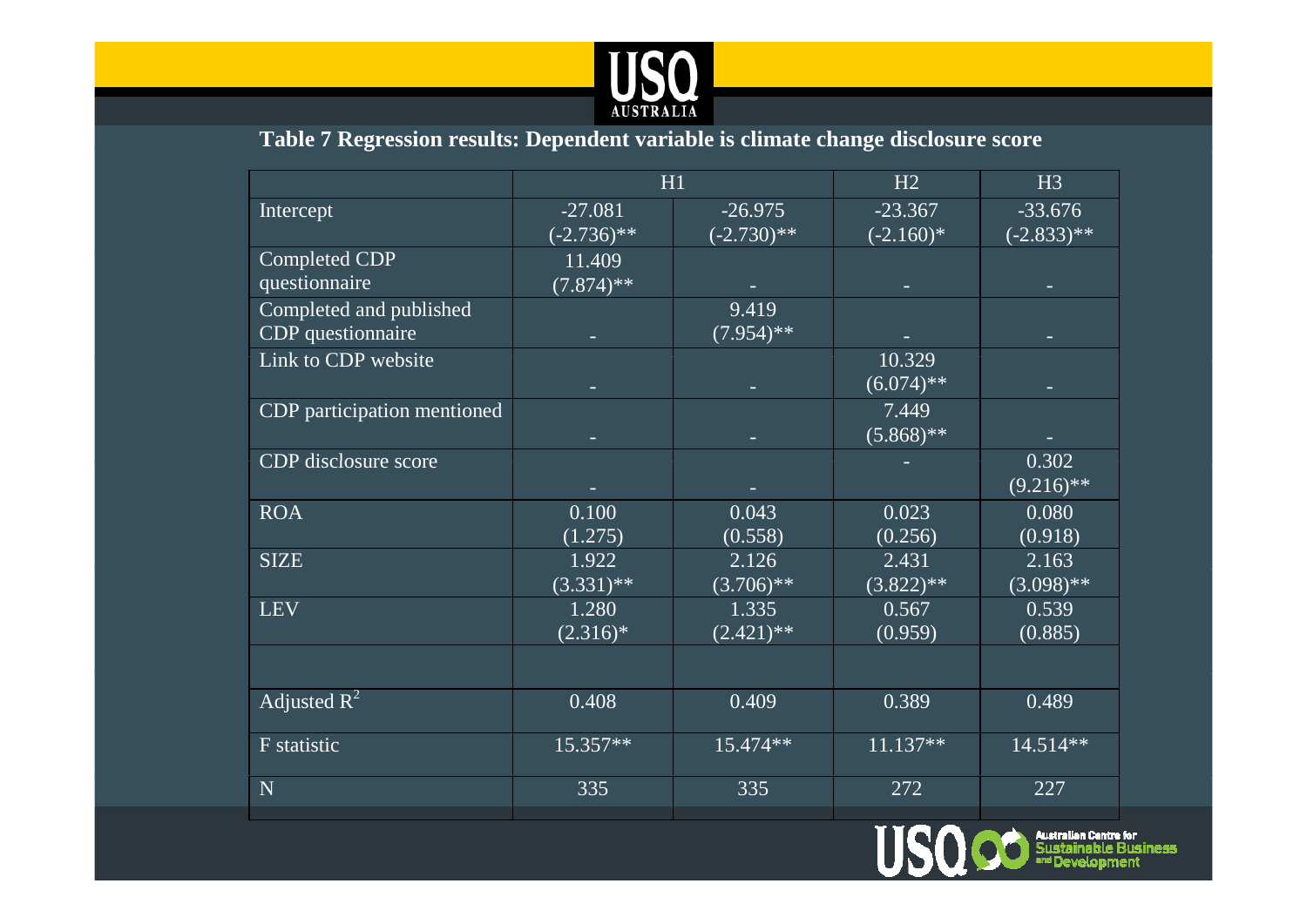

### **Contributions and Conclusions**

- $\bullet$  First known study to examine the extent, quality and nature of a comprehensive set of climate change disclosures for a sample of large global companies
- $\bullet$  Extends the literature on the determinants of climate change disclosure – the influence of institutional investor engagement activities has not been previously examined
- Stakeholder engagement literature empirical support for the role of collaborative shareholder engagement in relation to climate change disclosures
- • Supports the tenets of stakeholder theory and demonstrates the potential for this powerful and legitimate stakeholder group to influence corporate disclosures

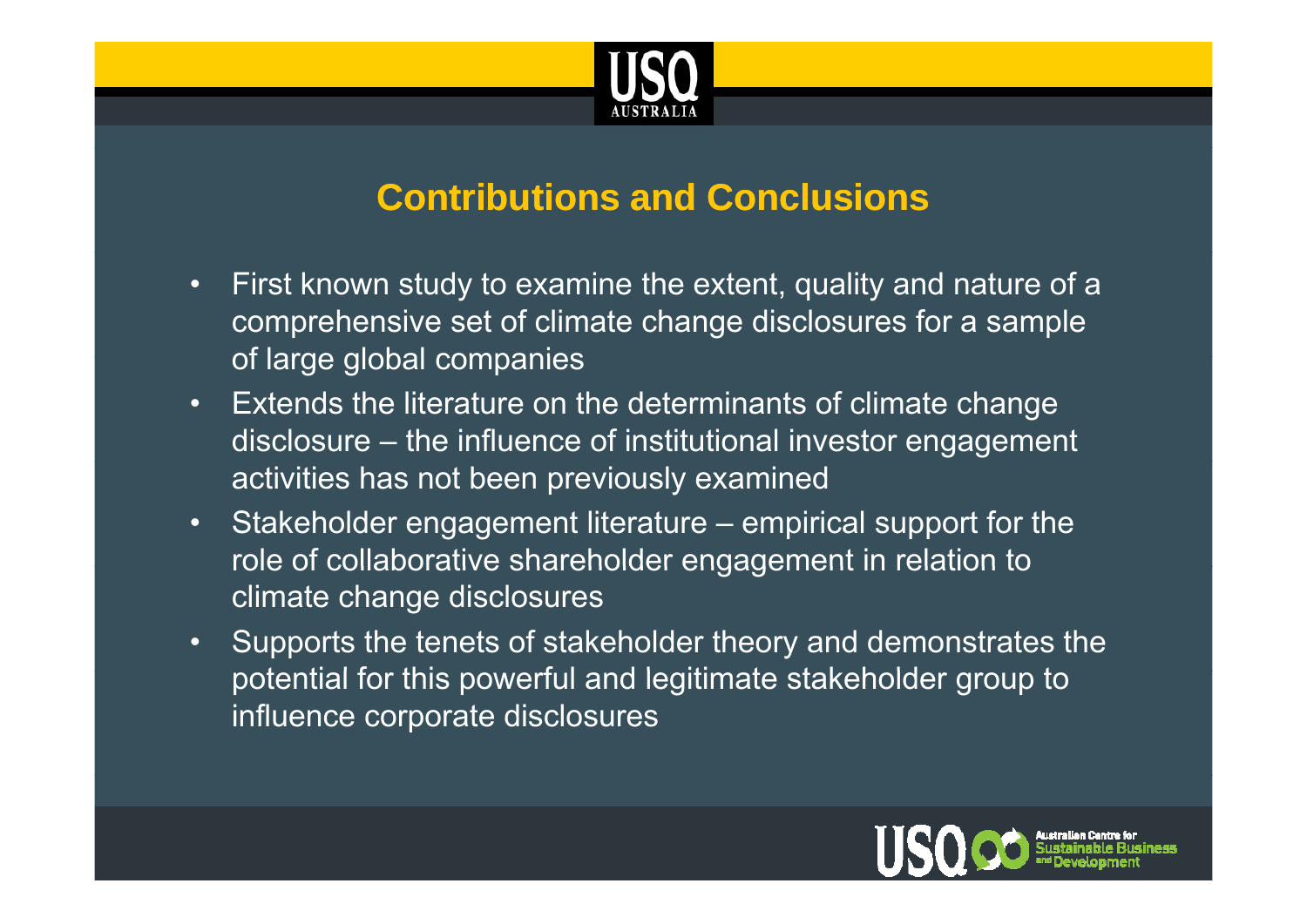

# **Support for Institutional Investor Influence on Climate Change Disclosures**